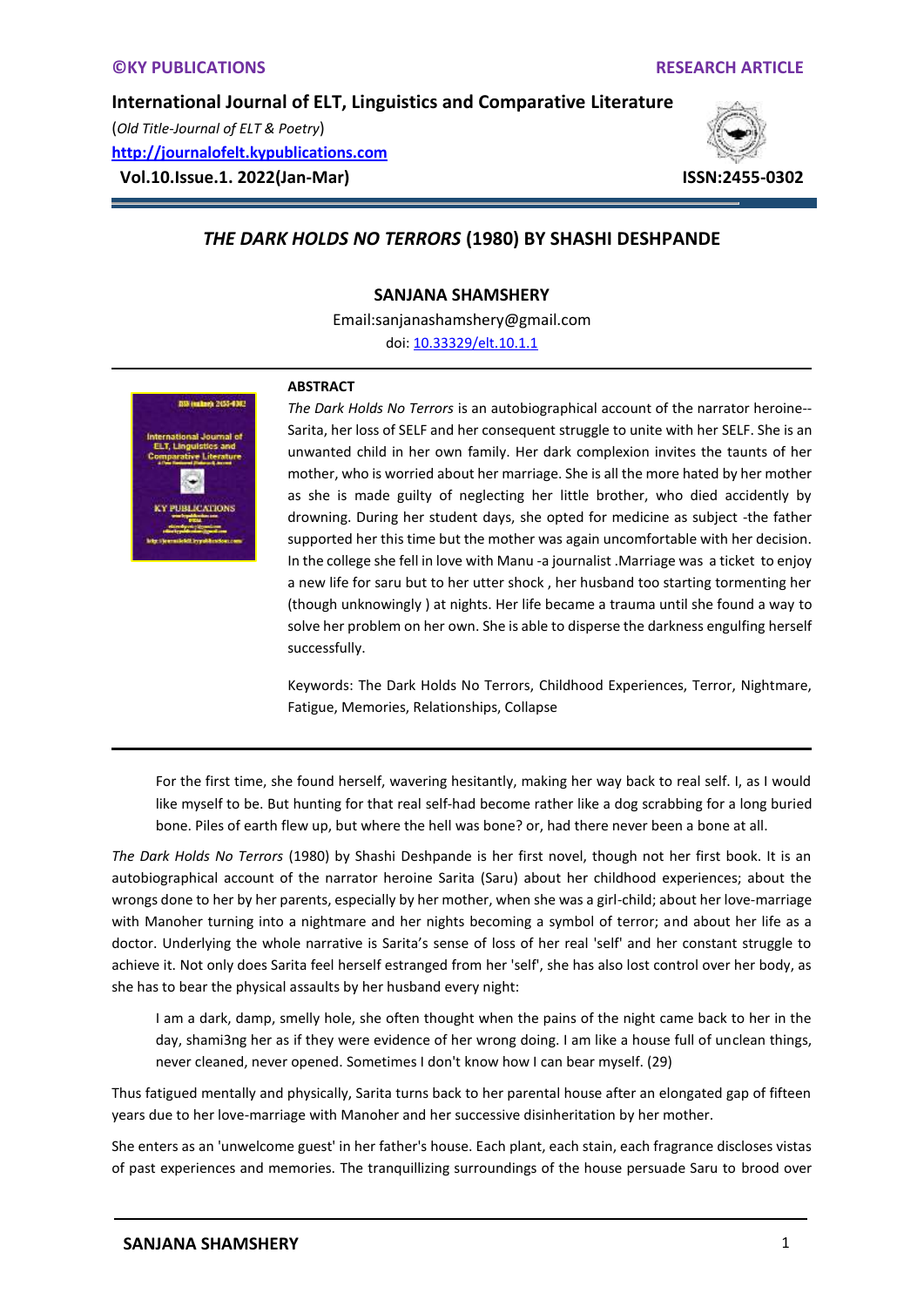(*Old Title-Journal of ELT & Poetry*) **[http://journalofelt.kypublications.com](http://journalofelt.kypublications.com/)**

# **Vol.10.Issue.1. 2022(Jan-Mar) ISSN:2455-0302**



her past. Saru's stream-of-thought depicts her bitterness towards her mother; her relationship with her husband, Manoher, and the children, Abhi and Renu; her brother's, Dhruva's, death for which she was held responsible by her mother. To her great surprise, she finds herself a totally different person from what she was in the past.

Changed ? Yes, may be, I'm more elegant, more sophisticated, I know how to dress, how to carry myself. All just a veneer. Behind this there's nothing. (24)

Sarita nurtures a deep grudge against her mother (who is now dead) for hampering the development of her 'self' and personality. She could not invite her friends at home, nor could she go out with them after school, and if she did "there was always a scene" (170).

The relations between the mother and the daughter became even more strained, when her only brother, Dhruva, died accidently. Sarita was blamed by her mother for the accident, without perceiving the facts in the matter. She recalls the accusation of her mother against her.

Sarita is left alienated, lonesome and yoked with guilts which are not hers at all. She recollects the incident of Dhruva's death thus : "I never had that pure joy of childhood ever again, I became all at once a sombre girl, frightened of many things, most of all joys" (188). Her sentiments meant nothing to her mother. After the death of Dhruva, her birthday ceased to be celebrated.

Sarita's whole being seemed to be on the verge of collapse. Her simmering rage provoked her to rebel. She studied hard and got a first class in Science in the Intermediate examination, after which she declared that she would go to Bombay to take up Medicine for her course and would live in a hostel. Her mother protested against her wish to join Medicine for a career, but her father supported her: "I hated her, I wanted to hurt her, wound her. And this time, I won. I wouldn't have but for Baba's help" (143).

During her stay in a hostel in Bombay, Saru fell in love with Manoher (Manu), who was then one of the famous personalities of his college. It was "like having a crush on a movie star" (54). It was still a one-sided love.

She adored Manu "for his effortless control over others", and was prepared to shed her own identity in an effort to acquire the love of Manoher. She retrospects her feelings at a time when she was neck-deep in love with Manoher:

There was no 'I' then, not as yet, craving for recognition, Satisfaction, The craving, which when it came was always to be accompanied by a feeling of guilt if the 'I' dared to overreach a male, as if I was doing something that took away shreds of my feminity. That came later. (53)

Manoher also responded her love in a positive way. To Saru, who wanted security along with love, marriage was an 'open sesame' (40) for the enjoyments of life. They decided to get tied in a nuptial bond. Sarita presently felt flattered like a 'fishersman's daughter', who was proposed by a king. She sought her parents' permission to marry Manoher, but her mother once again denied it sternly on account of his low birth. Dejected at heart by the strong opposition of her mother, Sarita chose to leave the parental house and marry Manoher:

I had come away from my parents in a fever of excitement after the last battle. The die was cast the decision taken, My boats burnt there could be no turning back. (37)

The chastisement meted out to Sarita for exercising her freewill was severe, and she was disowned by her mother.

Inspired by her educational success, Saru decided to enter the profession of a doctor. She thought that this profession would make her "smart, beautiful, rich and above all beloved" (145). She worked hard to achieve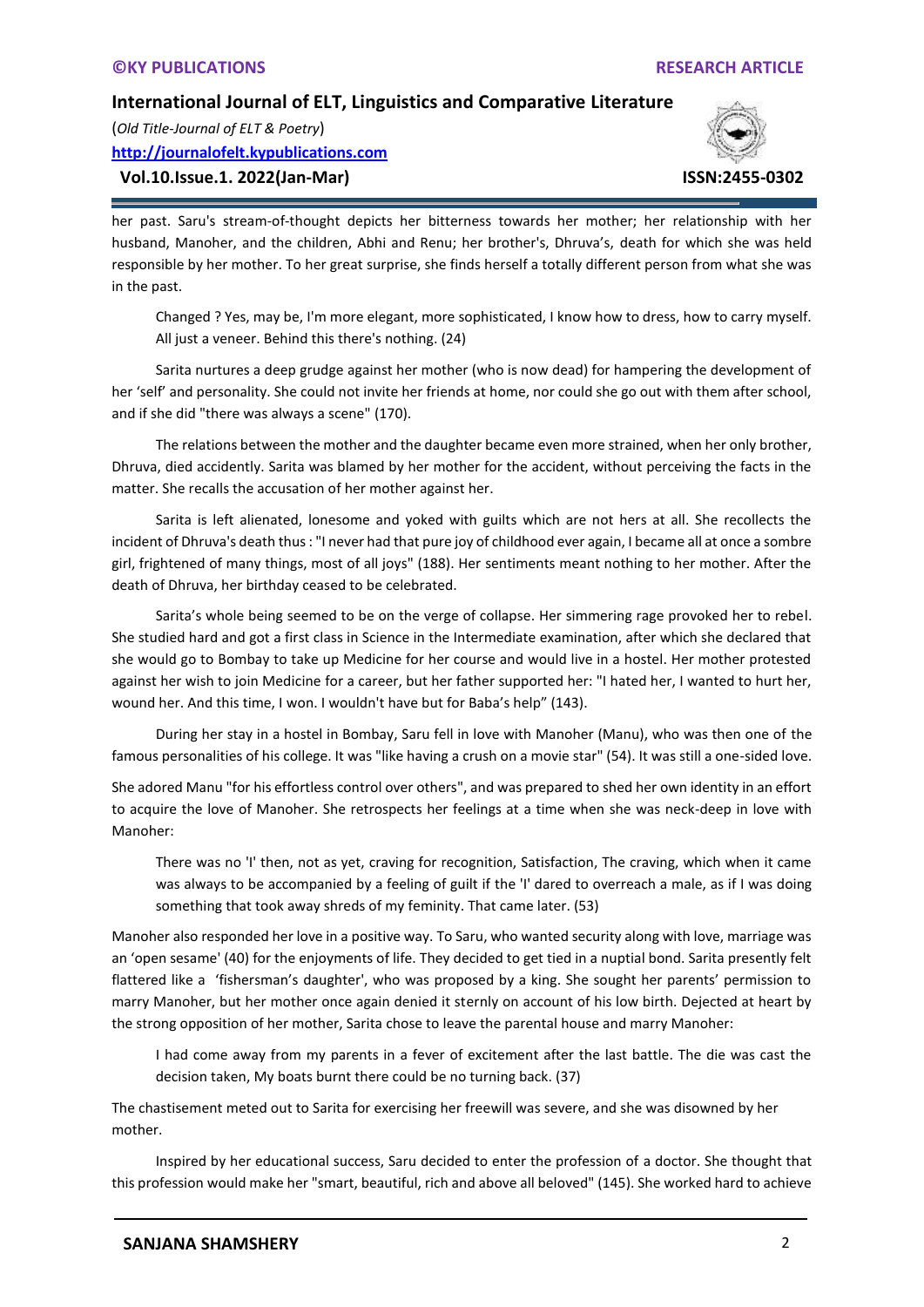(*Old Title-Journal of ELT & Poetry*) **[http://journalofelt.kypublications.com](http://journalofelt.kypublications.com/)**

# **Vol.10.Issue.1. 2022(Jan-Mar) ISSN:2455-0302**



her goal and successed in it laudably. But her role as a doctor shattered her hitherto-happy married life. "The life that they begin together eventually became a power race of two egoistic people in which she overtakes him (her husband) effortlessly" due to her profession. After her marriage with Manoher, she was in high spirits even in the little dingy room, and became a physically aroused woman, with an infinite capacity for loving and giving, with a passionate desire to be absorbed by the man, she loved. Sarita acquired the love she had pined for all these years. She fondly cherished the happy days of her married life.

Sarita's inflated ego dwarfed the 'male ego' of Manoher. His male 'self' began to wear out in the huge cover of Sarita's increasing popularity. And "her marriage began to crumble under the burden of success in her profession."

Sarita's own shattered 'self' and 'inflated ego' acted as a stimulus to the smouldering rage of Manu (who never expressed it openly) and he tried to possess Saru physically. But for Sarita, it was a shocking experience.

Not only had Sarita lost control of her own 'self' but also she had lost claims on her body. In the heart of her heart, Sarita knew that it was because of her that Manu had become a psychic case.

To revitalise her ruined married life, Sarita tried her hand at various tactics, i.e. she started keeping fasts and 'pujas'. But none of these tactics or schemes worked. She felt that she was "a fraud, an actress acting out a role she didn't believe in". (43)

At such a critical juncture, Sarita received the news of her mother's death, and she found a route opened for her escape. Kamini Dinesh comments on this as follows: "The crisis in marriage at the beginning of the novels arises from a gradual erosion of ties. The interdicting environment created by superstition, myth, traditions, gender biases and social norms works upon the woman causing bitterness and frustration". Sarita was preparing to leave for her father's home on the pretext of consoling her berieved father. No, it was not for this that she was leaving home, but it was for her own consolation that she I was going away. Manoher thought that she was leaving for her parental house perhaps because she wanted to be forgiven for her act of disobedience fifteen years before, i.e. running away from the house for her love-marriage with Manoher. But on the contrary, Sarita thought:

Forgiven? I want nothing so complicated. My wants are simpler. To sleep peacefully the night through. To wake up without pain. To go through tomorrow without apprehension. Not to think, not to dream. Just to live. (27)

She wanted an escape from her husband's nocturnal tortures.

Sarita's father was shocked to know about her misery, but he was still confound. Sarita explained further: "He's cruel to me in bed" (200). She laid bare each and every detail about her torture and anguish. She told her father how a journalist girl's comment about her husband had hurt Manoher's male ego, and thereafter-

He attacked me like an animal that night. I was sleeping and I woke up and there was this... this man hurting me. With his hands, his teeth, his whole body. (201)

Hesitatingly, her father listened to her woeful tale of pain and misery. The urge to convey her remorse was so strong in Sarita that she was not letting her father to move without hearing the detailed account of her sufferings. She said:

I must tell you and you've got to listen. Who else is there? There's no one else. No one at all. You've got to listen. She seemed so frantic that he said soothingly, 'I'm listening, Saru. Go on, I'm listening'. (201)

The urge to communicate gains an added momentum when it comes to the unfolding of 'self' by any of the characters in Shashi Deshpande's writings, as in case of Sarita.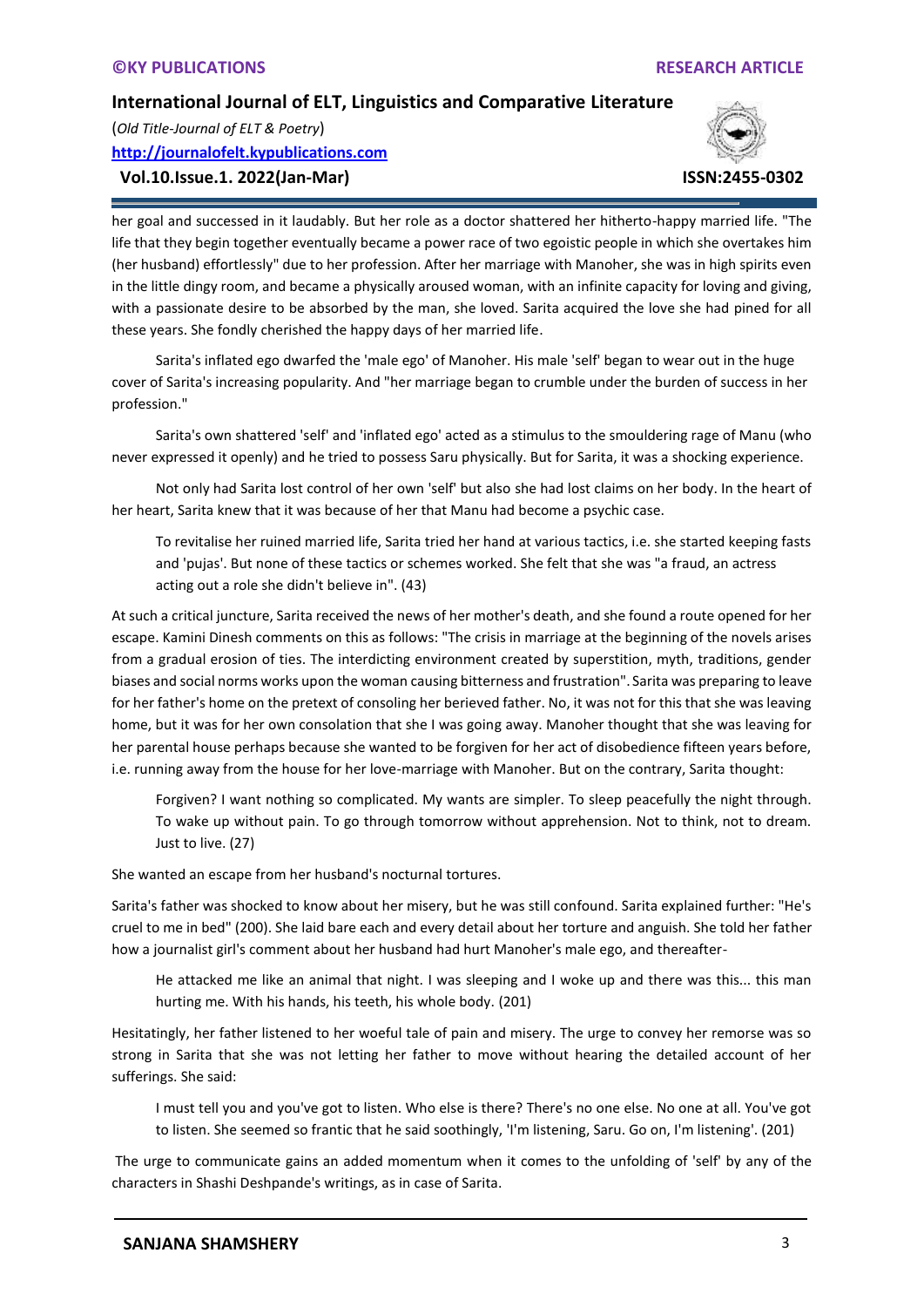(*Old Title-Journal of ELT & Poetry*) **[http://journalofelt.kypublications.com](http://journalofelt.kypublications.com/)**

## **Vol.10.Issue.1. 2022(Jan-Mar) ISSN:2455-0302**



Her father asked her why she had not spoken about the incident to Manoher. She elucidated, "He was so normalat all other times...what could I say ? Each time I tried to speak, to open my mouth, my heart failed me" (203). Reasoning like a professional doctor, she had already guessed the real cause of the abnormal behaviour of Manoher at nights. She diagnosed his utter ignorance about his sadistic conduct in the night as a 'black out about certain actions', but like all the readers Saru's father was curious to know as to why Sarita had not taken Manoher to a clinic for his medical and psychic treatment.

Umpteen coats of plaster that Sarita had put on her 'self' to cover her innermost emotions and passions cracked and dropped with a tremendous thud, and she uttered in the following manner:

He needs treatment...? Her voice grew shrill. 'It's not so easy, Baba. They'll say... I need treatment too. They'll go on and on about things that happened long ago'. And once again I'll have to hear the words... you did it. You did it. (203)

Mrs. Deshpande, who is married to a neuro-pathologist, certainly has an authentic insight into the neurotic world where we might find so many sadistic patients like Manu. But Deshpande does not delve deep in clinical details unnecessarily and imparts us only the important and relevant ones. Herein lies her critical bent of mind. All the wounds on Saru's soul, which she has veiled so carefully from the public view were now bared before her father. Sarita was filled with great remorse about her misbehaviour, which had left its mark on everyone. She admitted : "Maybe I deserve it after all. Look what I've done to him (Manu). Look what I did to Dhruva. And to my mother. Perhaps If I go on suffering …" (204).

Sarita's conversation with her father proved to be "cathartic", since it released her pent-up emotions and rekindled her dying spirits. The twitching sensation of happiness that Sarita experienced after shedding tons of weight by sharing her sorrow with another person (say with her father) rekindled her dying spirits.

Saru realizes that she has to peel off her superimposed "roles and show her real 'self' to her husband and her family. She should not expect any outside help for the emancipation of her 'self', since the untapped sources are within one's own 'self'.

#### **Bibliography**

#### *Primary Sources:*

Deshpande, Shashi. *The Dark Holds No Terrors*. New Delhi: Penguin, 1990. Print.

#### *Secondary Sources:*

Awasthi, A.K. "The Quest for Identity in the Novels of Shashi Deshpande." New Delhi: Bahri, 1992. Print.

Ramamoorthi, P. "My Life Is My Own: A study of Shashi Deshpande's Women", *Feminism and Recent Fiction In India.* Ed. Sushila singh. New Delhi: Prestige Books, 1991. Print.

Mukherjee, Meenakshi "Ghosts from the Past", *The Book Review,* March-April 1981. Print.

King, Adele "Shashi Deshpande: Portraits of an Indian Woman", *The New Indian Novel in English; A Study of 1980s*. Ed. Viney Kirpal. New Delhi: Allied Publishers Ltd.1990. Print.

Shankar, D.A. "You Are Your Own Refuge", *The Literary Half Yearly*, 1992. Print.

Kakar, Sudhir. *The Inner World : A Psycho-Analytic of Childhood and Society of India*. New Delhi: Oxford University Press, 1990. Print.